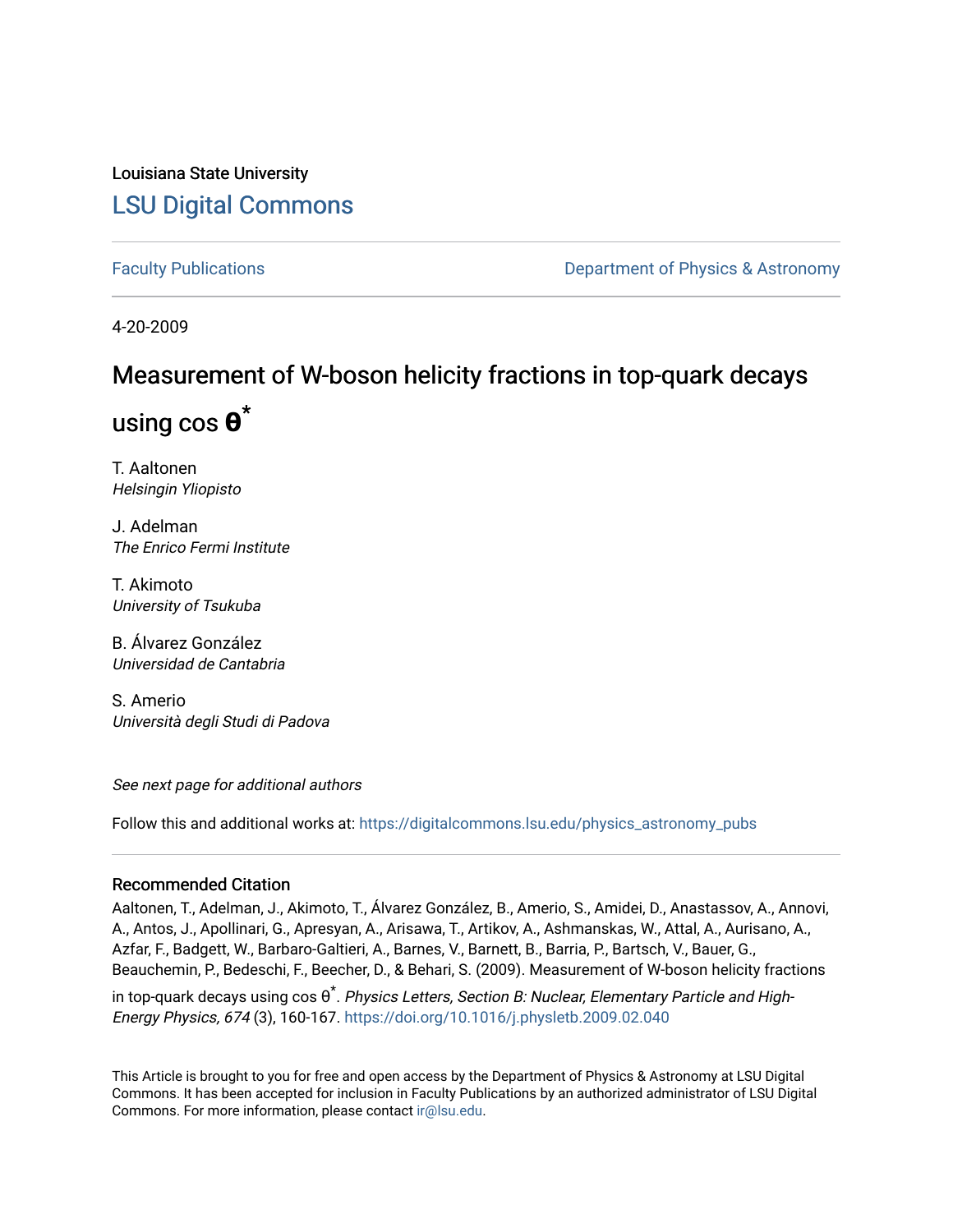### Authors

T. Aaltonen, J. Adelman, T. Akimoto, B. Álvarez González, S. Amerio, D. Amidei, A. Anastassov, A. Annovi, J. Antos, G. Apollinari, A. Apresyan, T. Arisawa, A. Artikov, W. Ashmanskas, A. Attal, A. Aurisano, F. Azfar, W. Badgett, A. Barbaro-Galtieri, V. E. Barnes, B. A. Barnett, P. Barria, V. Bartsch, G. Bauer, P. H. Beauchemin, F. Bedeschi, D. Beecher, and S. Behari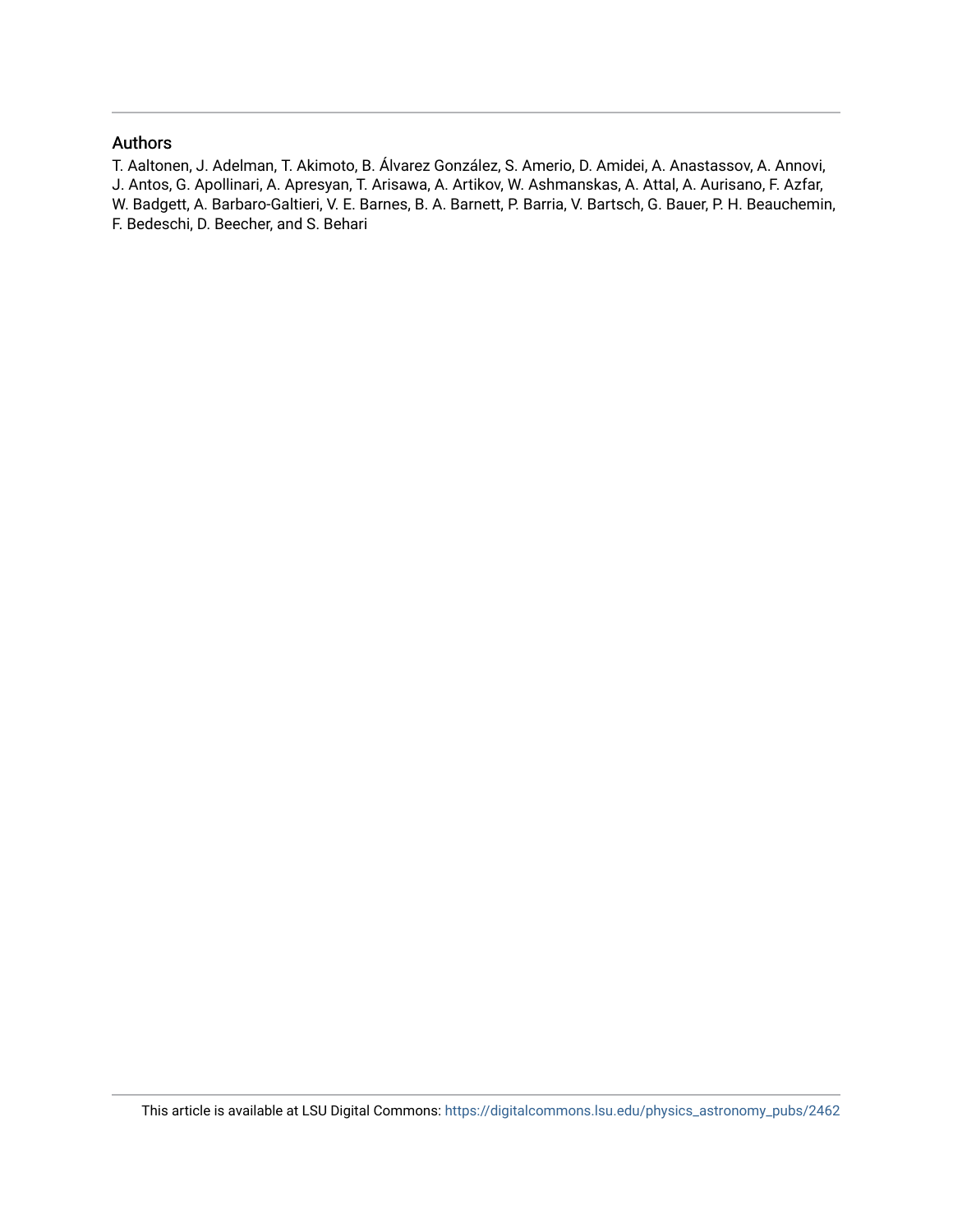

Contents lists available at [ScienceDirect](http://www.ScienceDirect.com/)

Physics Letters B



[www.elsevier.com/locate/physletb](http://www.elsevier.com/locate/physletb)

### Measurement of *W*-boson helicity fractions in top-quark decays using  $\cos \theta^*$

### CDF Collaboration

T. Aa[l](#page-3-0)tonen<sup>x</sup>, J. Adelman<sup>n</sup>, T. Akimoto <sup>bd</sup>, B. Álvarez González <sup>[1,](#page-4-0)1</sup>, S. Amerio <sup>ar</sup>, D. Amidei <sup>ai</sup>, A. Anas[t](#page-4-0)assov <sup>am</sup>, A. Annovi <sup>t</sup>, J. Antos <sup>o</sup>, G. Apollina[r](#page-4-0)i <sup>r</sup>, A. Apresyan <sup>aw</sup>, T. Arisawa <sup>bf</sup>, A. Artikov <sup>p</sup>, W. Ashmanskas <sup>[r](#page-4-0)</sup>, A. Attal <sup>d</sup>, A. Aurisano <sup>bb</sup>, F. Azfar <sup>aq</sup>, W. Badgett <sup>r</sup>, A. Barbaro-Galtieri <sup>ac</sup>, V.E. Barnes <sup>[aw](#page-4-0)</sup>, B.A. Barnett <sup>z</sup>, P. Barria <sup>au</sup>, V. Bartsch <sup>ae</sup>, G. Bauer <sup>ag</sup>, P.-H. Beauchemin <sup>ah</sup>, F. Bedeschi <sup>au</sup>, D. Beecher <sup>ae</sup>, S. Beha[r](#page-4-0)i <sup>z</sup>, G. Bellettini <sup>au</sup>, J. Bellinger <sup>bh</sup>, D. Benjamin <sup>q</sup>, A. Beretvas <sup>r</sup>, J. Beringer <sup>ac</sup>, A. Bhatti <sup>[ay](#page-4-0)</sup>, M. Binkley <sup>[r](#page-4-0)</sup>, D. Bisello <sup>ar</sup>, I. Bizjak <sup>[ae](#page-4-0), 2</sup>, R.E. Blair <sup>b</sup>, C. Blocker <sup>g</sup>, B. Blumenfeld <sup>z</sup>, A. Bocci <sup>q</sup>, A. Bodek <sup>ax</sup>, V. Boisvert [ax,](#page-4-0) G. Bolla [aw,](#page-4-0) D. Bortoletto [aw,](#page-4-0) J. Boudreau [av,](#page-4-0) A. Boveia [k,](#page-3-0) B. Brau [k](#page-3-0)*,*[3,](#page-5-0) A. Bridgeman [y,](#page-4-0) L. Brigliadori <sup>[f](#page-3-0)</sup>, C. Bromberg <sup>[aj](#page-4-0)</sup>, E. B[r](#page-4-0)ubaker <sup>n</sup>, J. Budagov <sup>p</sup>, H.S. Budd <sup>ax</sup>, S. Budd <sup>y</sup>, S. Burke <sup>r</sup>, K. Burkett <sup>r</sup>, G. Busetto [ar,](#page-4-0) P. Bussey [v,](#page-4-0) A. Buzatu [ah,](#page-4-0) K.L. Byrum [b,](#page-3-0) S. Cabrera [q](#page-4-0)*,*[4,](#page-5-0) C. Calancha [af,](#page-4-0) M. Campanelli [aj,](#page-4-0) M. Campbell <sup>ai</sup>, F. Ca[n](#page-3-0)elli <sup>n,[r](#page-4-0)</[s](#page-4-0)up>, A. Canepa <sup>at</sup>, B. Carls <sup>y</sup>, D. Carlsmith <sup>bh</sup>, R. Carosi <sup>au</sup>, S. Carrillo <sup>s,5</sup>, S. Carron <sup>ah</sup>, B. Casa[l](#page-3-0) <sup>l</sup>, M. Casa[r](#page-4-0)sa <sup>r</sup>, A. Castro <sup>[f](#page-3-0)</sup>, P. Catastini <sup>au</sup>, D. Cauz <sup>bc</sup>, V. Cavaliere <sup>au</sup>, M. Cavalli-Sforza <sup>d</sup>, A. Cerri <sup>ac</sup>, L. Cerrito <sup>[ae](#page-4-0),6</sup>, S.H. Chang <sup>ab</sup>, Y.C. Chen <sup>a</sup>, M. Che[r](#page-4-0)tok <sup>h</sup>, G. Chiarelli <sup>au</sup>, G. Chlachidze <sup>r</sup>, F. Chlebana <sup>r</sup>, K. Cho [ab,](#page-4-0) D. Chokheli <sup>p</sup>, J.P. Chou <sup>w</sup>, G. Choudalakis <sup>ag</sup>, S.H. Chuang <sup>ba</sup>, K. Chung <sup>m</sup>, W.H. Chung <sup>bh</sup>, Y.S. Chung <sup>ax</sup>, T. Chwalek <sup>[aa](#page-4-0),[∗](#page-4-0)</sup>, C.I. Ciobanu <sup>as</sup>, M.A. Ciocci <sup>au</sup>, A. Clark <sup>u</sup>, D. Clark <sup>g</sup>, G. Compostella <sup>ar</sup>, M.E. Conve[r](#page-4-0)y <sup>r</sup>, J. Conway <sup>h</sup>, M. Cordelli <sup>[t](#page-4-0)</sup>, G. Cortiana <sup>ar</sup>, C.A. Cox <sup>h</sup>, D.J. Cox <sup>h</sup>, F. Crescioli <sup>au</sup>, C. Cuenca Almenar <sup>[h](#page-3-0),4</sup>, J. Cuevas <sup>[l](#page-3-0), 1</sup>, R. Culbe[r](#page-4-0)tson <sup>r</sup>, J.C. Cully <sup>ai</sup>, D. Dagenhart <sup>r</sup>, M. Datta <sup>r</sup>, T. Davies <sup>v</sup>, P. de Barbaro <sup>ax</sup>, S. De Cecco <sup>az</sup>, A. Deisher <sup>ac</sup>, G. De Lorenzo <sup>d</sup>, M. Dell'Orso <sup>au</sup>, C. Deluca <sup>d</sup>, L. Demortier <sup>ay</sup>, J. Deng<sup>q</sup>, M. Deninno<sup>[f](#page-3-0)</sup>, P.F. De[r](#page-4-0)went<sup>r</sup>, A. Di Canto<sup>au</sup>, G.P. di Giovanni<sup>as</sup>, C. Dionisi<sup>az</sup>, B. Di Ruzza<sup>bc</sup>, J.R. D[i](#page-3-0)ttmann <sup>e</sup>, M. D'Onofrio <sup>d</sup>, S. Donati <sup>au</sup>, P. Dong <sup>i</sup>, J. Donini <sup>ar</sup>, T. Dorigo <sup>ar</sup>, S. Dube <sup>ba</sup>, J. Efron <sup>an</sup>, A. Elagin <sup>bb</sup>, R. E[r](#page-4-0)bacher <sup>h</sup>, D. Errede <sup>y</sup>, S. Errede <sup>y</sup>, R. Eusebi <sup>r</sup>, H.C. Fang <sup>ac</sup>, S. Farrington <sup>aq</sup>, W.T. Fedorko <sup>n</sup>, R.G. Feild <[s](#page-4-0)up>bi</sup>, M. Feindt <sup>aa</sup>, J.P. Fernandez <sup>af</sup>, C. Ferrazza <sup>au</sup>, R. Field <sup>s</sup>, G. Flanagan <sup>aw</sup>, R. Forrest <sup>h</sup>, M.J. F[r](#page-4-0)ank  $\rm^e$ , M. Franklin  $\rm^w$ , J.C. Freeman  $\rm^r$ , I. Furic  $\rm^s$  $\rm^s$ , M. Gallinaro  $\rm^{az}$ , J. Galyardt  $\rm^m$ , F. Garberson  $\rm^k$ , J.E. Ga[r](#page-4-0)cia <sup>u</sup>, A.F. Garfinkel <sup>aw</sup>, P. Garosi <sup>au</sup>, K. Genser <sup>r</sup>, H. Gerberich <sup>y</sup>, D. Gerdes <sup>[ai](#page-4-0)</sup>, A. Gessler <sup>aa</sup>, S. Giagu <sup>az</sup>, V. Giakoumopoulou <sup>c</sup>, P. Giannetti <sup>au</sup>, K. Gibson <sup>av</sup>, J.L. Gimmell <sup>ax</sup>, C.M. Ginsbu[r](#page-4-0)g <sup>r</sup>, N. Giokaris <sup>c</sup>, M. Giordani <sup>bc</sup>, P. Giromini <sup>[t](#page-4-0)</sup>, M. Giunta <sup>au</sup>, G. Giu[r](#page-4-0)giu <sup>z</sup>, V. Glagolev <sup>p</sup>, D. Glenzinski <sup>r</sup>, M. Gold <[s](#page-4-0)up>al</sup>, N. Goldschmidt <sup>s</sup>, A. Golossanov <sup>[r](#page-4-0)</sup>, G. Gomez <sup>[l](#page-3-0)</sup>, G. Gomez-Ceballos <sup>ag</sup>, M. Goncharov <sup>ag</sup>, O. González <sup>af</sup>, I. Gorelov <sup>al</sup>, A.T. Goshaw <sup>q</sup>, K. Goulianos <sup>ay</sup>, A. Gresele <sup>ar</sup>, S. Grinstein <sup>w</sup>, C. Grosso-Pilcher <sup>n</sup>, R.C. G[r](#page-4-0)oup <sup>r</sup>, U. Grundler <sup>y</sup>, J. Guimaraes da Costa <sup>w</sup>, Z. Gunay-Unalan <sup>aj</sup>, C. Haber <sup>ac</sup>, K. Hahn <sup>ag</sup>, S.R. Hahn <sup>[r](#page-4-0)</sup>, E. Halkiadakis <sup>ba</sup>, B.-Y. Han <sup>ax</sup>, J.Y. Han <sup>ax</sup>, F. Happacher <sup>[t](#page-4-0)</sup>, K. Hara <sup>bd</sup>, D. Hare <sup>ba</sup>, M. Hare <sup>be</sup>, S. Ha[r](#page-4-0)per <sup>aq</sup>, R.F. Harr <sup>bg</sup>, R.M. Harris <sup>r</sup>, M. Hartz <sup>av</sup>, K. Hatakeyama <sup>ay</sup>, C. Hays <sup>aq</sup>, M. Heck <sup>aa</sup>, A. Heijboer <sup>at</sup>, J. Heinrich <sup>at</sup>, C. Henderson <sup>ag</sup>, M. Herndon <sup>bh</sup>, J. Heuser <sup>aa</sup>, S. Hewamanage <sup>e</sup>, D. Hidas <sup>q</sup>, C.S. Hill <sup>[k](#page-3-0),7</sup>, D. Hi[r](#page-4-0)schbuehl <sup>aa</sup>, A. Hocker <sup>r</sup>, S. Hou <sup>a</sup>, M. Houlden <sup>ad</sup>, S.-C. Hsu <sup>ac</sup>, B.T. Huffman <sup>aq</sup>, R.E. Hughes <sup>an</sup>, U. Husemann <sup>bi</sup>, M. Hussein <sup>aj</sup>, J. Huston <sup>aj</sup>, J. Incandela <sup>k</sup>, G. Int[r](#page-4-0)ozzi <sup>au</sup>, M. Iori <sup>az</sup>, A. Ivanov <sup>h</sup>, E. James <sup>r</sup>, D. Jang <sup>m</sup>, B. Jayatilaka <sup>q</sup>, E.J. Jeon <sup>ab</sup>, M.K. Jha <sup>[f](#page-3-0)</sup>, S. Jinda[r](#page-4-0)iani <sup>r</sup>, W. Johnson <sup>h</sup>, M. Jones <sup>[aw](#page-4-0)</sup>, K.K. Joo <sup>ab</sup>, S.Y. Jun <sup>m</sup>, J.E. Jung <sup>ab</sup>, T.R. Junk <sup>[r](#page-4-0)</sup>, T. Kamon <sup>[bb](#page-4-0)</[s](#page-4-0)up>, D. Kar <sup>s</sup>, P.E. Karchin <sup>bg</sup>, Y. Kato <sup>[ap](#page-4-0),8</sup>, R. Kephart <sup>r</sup>, W. Ketchum <sup>n</sup>, J. Keung <sup>at</sup>, V. Khotilovich <sup>bb</sup>, B. Kilminste[r](#page-4-0) <sup>r</sup>, D.H. Kim <sup>ab</sup>, H.S. Kim <sup>ab</sup>, H.W. Kim <sup>ab</sup>, J.E. Kim <sup>ab</sup>, M.J. Kim <sup>[t](#page-4-0)</[s](#page-4-0)up>, S.B. Kim <sup>ab</sup>, S.H. Kim <sup>bd</sup>, Y.K. Kim <sup>n</sup>, N. Kimura <sup>bd</sup>, L. Kirsch <sup>g</sup>, S. Klimenko <sup>s</sup>, B. Knute[s](#page-4-0)on <sup>ag</sup>, B.R. Ko <sup>q</sup>, K. Kondo <sup>bf</sup>, D.J. Kong <sup>ab</sup>, J. Konigsberg <sup>s</sup>, A. Korytov <sup>s</sup>, A.V. Kotwal <sup>q</sup>, M. Kreps <sup>aa</sup>, J. Kroll [at,](#page-4-0) D. Krop <sup>n</sup>, N. Krumnack <sup>e</sup>, M. Kruse <sup>q</sup>, V. Krutelyov [k,](#page-3-0) T. Kubo <sup>bd</sup>, T. Kuhr <sup>aa</sup>, N.P. Kulkarni <sup>bg</sup>,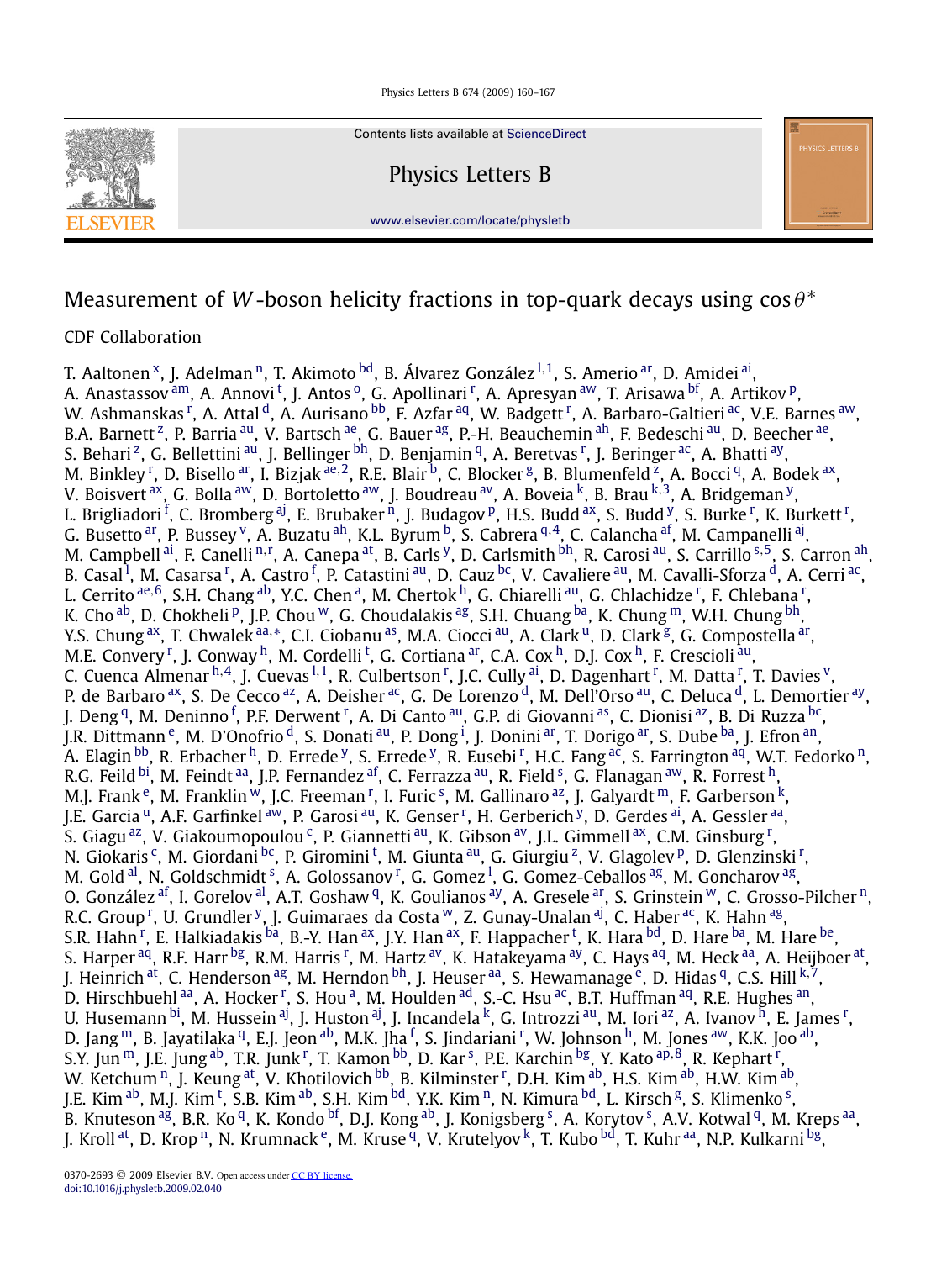<span id="page-3-0"></span>M. Kurata <sup>bd</sup>, S. Kwang <sup>n</sup>, A.T. Laasanen <sup>[aw](#page-4-0)</sup>, S. Lami <sup>au</sup>, S. Lammel <sup>[r](#page-4-0)</sup>, M. Lancaster <sup>ae</sup>, R.L. Lander <sup>h</sup>, K. L[an](#page-4-0)non <sup>an,9</sup>, A. Lath <sup>ba</sup>, G. Latino <sup>au</sup>, I. Lazzizzera <sup>ar</sup>, T. LeCompte <sup>b</sup>, E. Lee <sup>bb</sup>, H.S. Lee <sup>n</sup>, S.W. Lee <sup>[bb,](#page-4-0) [10](#page-5-0)</sup>, S. Leone <sup>au</sup>, J.D. Lewis <sup>[r](#page-4-0)</sup>, C.-S. Lin <sup>ac</sup>, J. Linacre <sup>aq</sup>, M. Lindgren <sup>r</sup>, E. Lipeles <sup>at</sup>, A. Lister <sup>h</sup>, D.O. Litvintsev <sup>r</sup>, C. Liu <sup>av</sup>, T. Liu <sup>[r](#page-4-0)</sup>, N.S. Lockyer <sup>at</sup>, A. Loginov <sup>bi</sup>, M. Loreti <sup>ar</sup>, L. Lovas <sup>o</sup>, D. Lucchesi <sup>ar</sup>, C. Luci <sup>az</sup>, J. Lueck <sup>aa</sup>, P. Lujan <sup>ac</sup>, P. Lukens <sup>[r](#page-4-0)</sup>, G. Lungu <sup>ay</sup>, L. Lyons <sup>aq</sup>, J. Lys <sup>ac</sup>, R. Lysak <sup>o</sup>, D. MacQueen <sup>ah</sup>, R. Madrak <sup>r</sup>, K. Maeshima <sup>[r](#page-4-0)</sup>, K. Makhoul <sup>ag</sup>, T. Maki <sup>x</sup>, P. Maksimovic <sup>z</sup>, S. Malde <sup>aq</sup>, S. Malik <sup>ae</sup>, G. Manca <sup>[ad](#page-4-0), [11](#page-5-0)</sup>, A. Manousakis-Katsikakis <sup>c</sup>, F. Margaroli <sup>aw</sup>, C. Marino <sup>aa</sup>, C.P. Marino <sup>y</sup>, A. Martin <sup>bi</sup>, V. Martin <sup>[v](#page-4-0), 12</sup>, M. Martínez <sup>d</sup>, R. Martínez-Ballarín <sup>af</sup>, T. Maruyama <sup>bd</sup>, P. Mastrandrea <sup>az</sup>, T. Masubuchi <sup>bd</sup>, M. Mathis <sup>z</sup>, M.E. Mattson <sup>bg</sup>, P. Mazzanti <sup>f</sup>, K.S. McFarland <sup>ax</sup>, P. McIntyre <sup>bb</sup>, R. McNulty <sup>[ad](#page-4-0), [13](#page-5-0)</sup>, A. Mehta <sup>ad</sup>, P. Mehtala <sup>x</sup>, A. Menzione <sup>au</sup>, P. Merkel <sup>[aw](#page-4-0)</sup>, C. Mes[r](#page-4-0)opian <sup>ay</sup>, T. Miao <sup>r</sup>, N. Miladinovic <sup>g</sup>, R. Miller <sup>aj</sup>, C. Mills <sup>w</sup>, M. Milnik <[s](#page-4-0)up>aa</sup>, A. Mit[r](#page-4-0)a <sup>a</sup>, G. Mitselmakher <sup>s</sup>, H. Miyake <sup>bd</sup>, S. Moed <sup>w</sup>, N. Moggi <sup>f</sup>, C.S. Moon <sup>ab</sup>, R. Moore <sup>r</sup>, M.J. Mo[r](#page-4-0)ello <sup>au</sup>, J. Morlock <sup>aa</sup>, P. Movilla Fernandez <sup>r</sup>, J. Mülmenstädt <sup>ac</sup>, A. Mukherjee <sup>r</sup>, Th. Muller <sup>aa</sup>, R. Mumfo[r](#page-4-0)d <sup>z</sup>, P. Murat <sup>r</sup>, M. Mussini <sup>f</sup>, J. Nachtman <sup>r, [14](#page-5-0)</sup>, Y. Nagai <sup>bd</sup>, A. Nagano <sup>bd</sup>, J. Naganoma <sup>bd</sup>, K. Nakamura [bd,](#page-4-0) I. Nakano [ao,](#page-4-0) A. Napier [be,](#page-4-0) V. Necula [q,](#page-4-0) J. Nett [bh,](#page-4-0) C. Neu [at](#page-4-0)*,*[15,](#page-5-0) M.S. Neubauer [y,](#page-4-0) S. Neubauer <sup>aa</sup>, J. Nielsen <sup>[ac](#page-4-0), [16](#page-5-0)</sup>, L. Nodulman <sup>b</sup>, M. Norman <sup>j</sup>, O. Norniella <sup>y</sup>, E. Nurse <sup>ae</sup>, L. Oakes <sup>aq</sup>, S.H. Oh <[s](#page-4-0)up>q</sup>, Y.D. Oh <sup>ab</sup>, I. Oksuzian <sup>s</sup>, T. Okusawa <sup>ap</sup>, R. O[r](#page-4-0)ava <sup>x</sup>, K. Osterberg <sup>x</sup>, S. Pagan Griso <sup>ar</sup>, E. Palencia <sup>r</sup>, V. Papadimit[r](#page-4-0)iou <sup>r</sup>, A. Papaikonomou <sup>aa</sup>, A.A. Paramonov <sup>n</sup>, B. Parks <sup>an</sup>, S. Pashapour <sup>ah</sup>, J. Patrick <sup>r</sup>, G. Pauletta <sup>bc</sup>, M. Paulini <sup>m</sup>, C. Paus <sup>ag</sup>, T. Peiffer <sup>aa</sup>, D.E. Pellett <sup>h</sup>, A. Penzo <sup>bc</sup>, T.J. Phillips <sup>q</sup>, G. Piacentino <sup>au</sup>, E. Pianori <[s](#page-4-0)u[p](#page-4-0)>at</sup>, L. Pinera <sup>s</sup>, K. Pitts <sup>y</sup>, C. Plager <sup>i</sup>, L. Pondrom <sup>bh</sup>, O. Poukhov <sup>p, [17](#page-5-0)</sup>, N. Pounder <sup>aq</sup>, F. Prakoshyn <sup>p</sup>, A. P[r](#page-4-0)onko <sup>r</sup>, J. Proudfoot <sup>b</sup>, F. Ptohos <sup>r, [18](#page-5-0)</sup>, E. Pueschel <sup>m</sup>, G. Punzi <sup>au</sup>, J. Pursley <sup>bh</sup>, J. Rademacker <sup>[aq](#page-4-0), 7</sup>, A. Rahaman <sup>av</sup>, V. Ramakrishnan <sup>bh</sup>, N. Ranjan <sup>aw</sup>, I. Redondo <sup>af</sup>, P. Renton <sup>aq</sup>, M. Renz <sup>aa</sup>, M. Rescigno <sup>az</sup>, S. Richter <sup>aa</sup>, F. Rimondi <sup>f</sup>, L. Ristori <sup>au</sup>, A. Robson <sup>v</sup>, T. Rodrigo <sup>l</sup>, T. Rodriguez <sup>at</sup>, E. Rogers <sup>y</sup>, S. Rolli <sup>be</sup>, R. Rose[r](#page-4-0) <sup>r</sup>, M. Rossi <sup>bc</sup>, R. Rossin <sup>k</sup>, P. Roy <sup>ah</sup>, A. Ruiz <sup>l</sup>, J. Russ <sup>m</sup>, V. Rusu <sup>r</sup>, B. Rutherford <sup>r</sup>, H. Saarikko <sup>x</sup>, A. Safonov <sup>bb</sup>, W.K. Sakumoto <sup>ax</sup>, O. Saltó <sup>d</sup>, L. Santi <sup>bc</sup>, S. Sa[r](#page-4-0)kar <sup>az</sup>, L. Sartori <sup>au</sup>, K. Sato <sup>r</sup>, A. Savoy-Nava[r](#page-4-0)ro <sup>as</sup>, P. Schlabach <sup>r</sup>, A. Schmidt <sup>aa</sup>, E.E. Schmidt <sup>r</sup>, M.A. Schmidt <sup>n</sup>, M.P. Schmidt <sup>[bi](#page-4-0), [17](#page-5-0)</sup>, M. Schmitt <sup>am</sup>, T. Schwarz <sup>h</sup>, L. Scodellaro <sup>l</sup>, A. Scribano <sup>au</sup>, F. Scuri <sup>au</sup>, A. Sedov <sup>[aw](#page-4-0)</sup>, S. Seidel <sup>al</sup>, Y. Seiya <sup>ap</sup>, A. Semenov <sup>p</sup>, L. Sexton-Kennedy <sup>[r](#page-4-0)</sup>, F. Sforza <sup>au</sup>, A. Sfyrla <sup>y</sup>, S.Z. Shalhout <sup>bg</sup>, T. Shears <sup>ad</sup>, P.F. Shepard <sup>av</sup>, M. Shimojima <sup>[bd](#page-4-0), 19</sup>, S. Shiraishi <sup>n</sup>, M. Shochet <sup>n</sup>, Y. Shon <sup>bh</sup>, I. Shreyber <sup>ak</sup>, P. Sinervo <sup>ah</sup>, A. Sisakyan <sup>p</sup>, A.J. Slaughte[r](#page-4-0) <sup>r</sup>, J. Slaunwhite <sup>an</sup>, K. Sliwa <sup>be</sup>, J.R. Smith <sup>h</sup>, F.D. Snider <sup>r</sup>, R. Snihur <sup>ah</sup>, A. Soha <sup>h</sup>, S. Somalwar [ba,](#page-4-0) V. Sorin [aj,](#page-4-0) T. Spreitzer [ah,](#page-4-0) P. Squillacioti [au,](#page-4-0) M. Stanitzki [bi,](#page-4-0) R.St. Denis <sup>v</sup>, B. Stelzer ah, O. Stelzer-Chilton <[s](#page-4-0)up>ah</sup>, D. Stentz <sup>am</sup>, J. Strologas <sup>al</sup>, G.L. Strycker <sup>ai</sup>, J.S. Suh <sup>ab</sup>, A. Sukhanov <sup>s</sup>, I. Suslov <sup>p</sup>, T. Suzuki <sup>bd</sup>, A. Taffard <sup>[y](#page-4-0),20</sup>, R. Takashima <sup>ao</sup>, Y. Takeuchi <sup>bd</sup>, R. Tanaka <sup>ao</sup>, M. Tecchio <sup>ai</sup>, P.K. Teng <sup>a</sup>, K. Terashi <sup>[ay](#page-4-0)</sup>, J. Thom <sup>[r](#page-4-0),21</sup>, A.S. Thompson <sup>v</sup>, G.A. Thompson <sup>y</sup>, E. Thomson <sup>at</sup>, P. Tipton <sup>bi</sup>, P. Ttito-Guzmán <sup>af</sup>, S. Tkaczyk <sup>[r](#page-4-0)</sup>, D. Toback <sup>bb</sup>, S. Tokar <sup>o</sup>, K. Tollefson <sup>aj</sup>, T. Tomura <sup>bd</sup>, D. Tonelli <sup>r</sup>, S. Torre <sup>[t](#page-4-0)</sup>, D. To[r](#page-4-0)retta <sup>r</sup>, P. Totaro <sup>bc</sup>, S. Tourneur <sup>as</sup>, M. Trovato <sup>au</sup>, S.-Y. Tsai <sup>a</sup>, Y. Tu <sup>at</sup>, N. Turini <sup>au</sup>, F. Ukegawa <sup>bd</sup>, S. Vallecorsa <sup>u</sup>, N. van Remortel <sup>[x](#page-4-0),22</[s](#page-4-0)up>, A. Va[r](#page-4-0)ganov <sup>ai</sup>, E. Vataga <sup>au</sup>, F. Vázquez <sup>s,5</sup>, G. Velev <sup>r</sup>, C. Vellidis <sup>c</sup>, M. Vidal <sup>af</sup>, R. Vidal <sup>[r](#page-4-0)</sup>, I. Vila <sup>l</sup>, R. Vilar <sup>l</sup>, T. Vine <sup>ae</sup>, M. Vogel <sup>al</sup>, I. Volobouev <sup>[ac](#page-4-0), 10</sup>, G. Volpi <sup>au</sup>, P. Wagner <sup>at</sup>, R.G. Wagne[r](#page-4-0) <sup>b</sup>, R.L. Wagner <sup>r</sup>, W. Wagner <sup>[aa](#page-4-0),23</sup>, J. Wagner-Kuhr <sup>aa</sup>, T. Wakisaka <sup>ap</sup>, R. Wallny <sup>i</sup>, S.M. Wang <sup>a</sup>, A. Wa[r](#page-4-0)burton <sup>ah</sup>, D. Waters <sup>ae</sup>, M. Weinberger <sup>bb</sup>, J. Weinelt <sup>aa</sup>, W.C. Wester III <sup>r</sup>, B. Whitehouse <sup>be</sup>, D. Whiteson <sup>[at](#page-4-0), 20</sup>, A.B. Wicklund <sup>b</sup>, E. Wicklund <sup>[r](#page-4-0)</sup>, S. Wilbur <sup>n</sup>, G. Williams <sup>ah</sup>, H.H. Williams <sup>at</sup>, P. Wilson <sup>r</sup>, B.L. Wine[r](#page-4-0) <sup>an</sup>, P. Wittich <sup>r,[21](#page-5-0)</sup>, S. Wolbers <sup>r</sup>, C. Wolfe <sup>n</sup>, T. Wright <sup>ai</sup>, X. Wu <sup>u</sup>, F. Würthwein <sup>j</sup>, S. Xie <sup>ag</sup>, A. Yagil<sup>j</sup>, K. Yamamoto <sup>ap</sup>, J. Yamaoka <sup>q</sup>, U.K. Yang <sup>n,24</sup>, Y.C. Yang <sup>ab</sup>, W.M. Yao <sup>ac</sup>, G.P. Yeh <sup>[r](#page-4-0)</sup>, K. Yi <sup>r, [14](#page-5-0)</sup>, J. Yoh<sup>[r](#page-4-0)</sup>, K. Yorita <sup>bf</sup>, T. Yoshida <sup>[ap](#page-4-0),25</sup>, G.B. Yu <sup>ax</sup>, I. Yu <sup>ab</sup>, S.S. Yu <sup>r</sup>, J.C. Yun <sup>r</sup>, L. Zanello <sup>az</sup>, A. Zanetti <sup>bc</sup>, X. Zhang [y,](#page-4-0) Y. Zheng <sup>i</sup>*,*[26,](#page-5-0) S. Zucchelli <sup>f</sup>

<sup>a</sup> *Institute of Physics, Academia Sinica, Taipei, Taiwan 11529, Republic of China*

- <sup>g</sup> *Brandeis University, Waltham, MA 02254, United States*
- <sup>h</sup> *University of California, Davis, Davis, CA 95616, United States*
- <sup>i</sup> *University of California, Los Angeles, Los Angeles, CA 90024, United States*
- <sup>j</sup> *University of California, San Diego, La Jolla, CA 92093, United States*
- <sup>k</sup> *University of California, Santa Barbara, Santa Barbara, CA 93106, United States*
- <sup>l</sup> *Instituto de Fisica de Cantabria, CSIC-University of Cantabria, 39005 Santander, Spain*
- <sup>m</sup> *Carnegie Mellon University, Pittsburgh, PA 15213, United States*

<sup>b</sup> *Argonne National Laboratory, Argonne, IL 60439, United States*

<sup>c</sup> *University of Athens, 157 71 Athens, Greece*

<sup>d</sup> *Institut de Fisica d'Altes Energies, Universitat Autonoma de Barcelona, E-08193, Bellaterra (Barcelona), Spain*

<sup>e</sup> *Baylor University, Waco, TX 76798, United States*

<sup>f</sup> *Istituto Nazionale di Fisica Nucleare Bologna, and University of Bologna, I-40127 Bologna, Italy*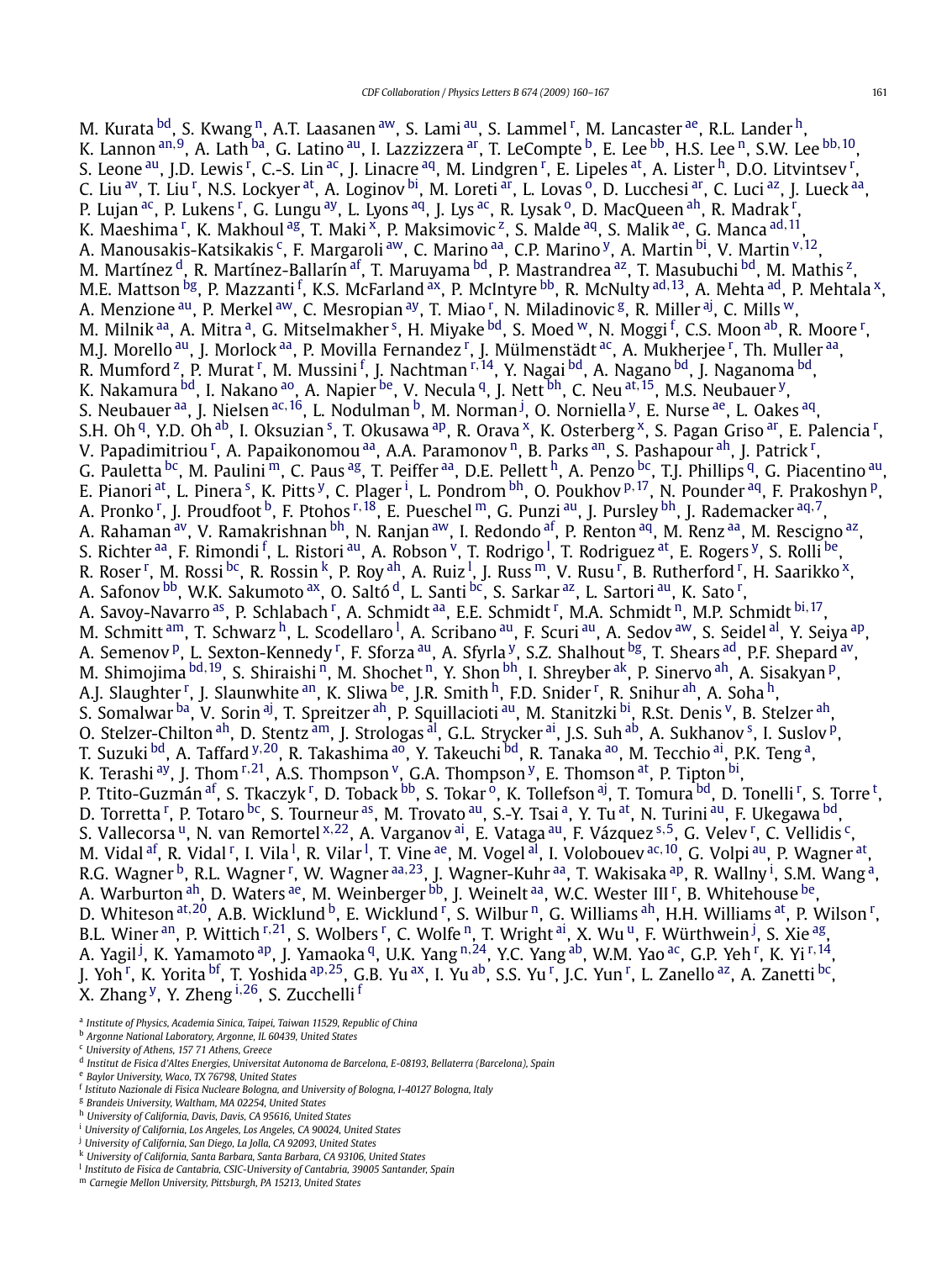<span id="page-4-0"></span><sup>n</sup> *Enrico Fermi Institute, University of Chicago, Chicago, IL 60637, United States*

- <sup>o</sup> *Comenius University, 842 48 Bratislava, and Institute of Experimental Physics, 040 01 Kosice, Slovakia*
- <sup>p</sup> *Joint Institute for Nuclear Research, RU-141980 Dubna, Russia*
- <sup>q</sup> *Duke University, Durham, NC 27708, United States*
- <sup>r</sup> *Fermi National Accelerator Laboratory, Batavia, IL 60510, United States*
- <sup>s</sup> *University of Florida, Gainesville, FL 32611, United States*
- <sup>t</sup> *Laboratori Nazionali di Frascati, Istituto Nazionale di Fisica Nucleare, I-00044 Frascati, Italy*
- <sup>u</sup> *University of Geneva, CH-1211 Geneva 4, Switzerland*
- <sup>v</sup> *Glasgow University, Glasgow G12 8QQ, United Kingdom*
- <sup>w</sup> *Harvard University, Cambridge, MA 02138, United States*
- <sup>x</sup> *Division of High Energy Physics, Department of Physics, University of Helsinki, and Helsinki Institute of Physics, FIN-00014, Helsinki, Finland*
- <sup>y</sup> *University of Illinois, Urbana, IL 61801, United States*
- <sup>z</sup> *The Johns Hopkins University, Baltimore, MD 21218, United States*
- aa *Institut für Experimentelle Kernphysik, Universität Karlsruhe, 76128 Karlsruhe, Germany*
- ab *Center for High Energy Physics: Kyungpook National University, Daegu 702-701, Seoul National University, Seoul 151-742, Sungkyunkwan University, Suwon 440-746,*
- *Korea Institute of Science and Technology Information, Daejeon 305-806, and Chonnam National University, Gwangju 500-757, Republic of Korea*
- ac *Ernest Orlando Lawrence Berkeley National Laboratory, Berkeley, CA 94720, United States*
- ad *University of Liverpool, Liverpool L69 7ZE, United Kingdom*
- ae *University College London, London WC1E 6BT, United Kingdom*
- af *Centro de Investigaciones Energeticas Medioambientales y Tecnologicas, E-28040 Madrid, Spain*
- ag *Massachusetts Institute of Technology, Cambridge, MA 02139, United States*
- ah *Institute of Particle Physics: McGill University, Montréal, Québec, H3A 2T8, Simon Fraser University, Burnaby, British Columbia, V5A 1S6,*
- *University of Toronto, Toronto, Ontario, M5S 1A7, and TRIUMF, Vancouver, British Columbia, V6T 2A3, Canada*
- ai *University of Michigan, Ann Arbor, MI 48109, United States*
- aj *Michigan State University, East Lansing, MI 48824, United States*
- ak *Institution for Theoretical and Experimental Physics, ITEP, Moscow 117259, Russia*
- al *University of New Mexico, Albuquerque, NM 87131, United States*
- am *Northwestern University, Evanston, IL 60208, United States*
- an *The Ohio State University, Columbus, OH 43210, United States*
- ao *Okayama University, Okayama 700-8530, Japan*
- ap *Osaka City University, Osaka 588, Japan*
- aq *University of Oxford, Oxford OX1 3RH, United Kingdom*
- ar *Istituto Nazionale di Fisica Nucleare, Sezione di Padova-Trento, and University of Padova, I-35131 Padova, Italy*
- as *LPNHE, Universite Pierre et Marie Curie/IN2P3-CNRS, UMR7585, Paris F-75252, France*
- at *University of Pennsylvania, Philadelphia, PA 19104, United States*
- au *Istituto Nazionale di Fisica Nucleare Pisa, University of Pisa, University of Siena, and Scuola Normale Superiore, I-56127 Pisa, Italy*
- av *University of Pittsburgh, Pittsburgh, PA 15260, United States*
- aw *Purdue University, West Lafayette, IN 47907, United States*
- ax *University of Rochester, Rochester, NY 14627, United States*
- ay *The Rockefeller University, New York, NY 10021, United States*
- az *Istituto Nazionale di Fisica Nucleare, Sezione di Roma 1, and Sapienza Università di Roma, I-00185 Roma, Italy*
- ba *Rutgers University, Piscataway, NJ 08855, United States*
- bb *Texas A&M University, College Station, TX 77843, United States*
- bc *Istituto Nazionale di Fisica Nucleare Trieste/Udine, I-34100 Trieste, and University of Trieste/Udine, I-33100 Udine, Italy*
- bd *University of Tsukuba, Tsukuba, Ibaraki 305, Japan*
- be *Tufts University, Medford, MA 02155, United States*
- bf *Waseda University, Tokyo 169, Japan*
- bg *Wayne State University, Detroit, MI 48201, United States*
- bh *University of Wisconsin, Madison, WI 53706, United States*
- bi *Yale University, New Haven, CT 06520, United States*

#### ARTICLE INFO ABSTRACT

*Article history:* Received 7 November 2008 Received in revised form 19 February 2009 Accepted 24 February 2009 Available online 4 March 2009 Editor: L. Rolandi

*PACS:* 12.15.-y 13.38.Be 13.88.+e 14.65.Ha 14.70.Fm

*Keywords:* Helicity W boson Top quark

Fully reconstructed  $t\bar{t} \to W^+bW^-\bar{b} \to \ell\nu q\bar{q}'b\bar{b}$  events are used to determine the fractions of righthanded  $(f_{+})$  and longitudinally polarized  $(f_{0})$  *W* bosons produced in top-quark decays. The helicity fractions are sensitive to the couplings and the Dirac structure of the *W tb* vertex. This Letter reports measurements of the *W* -boson helicity fractions from two different methods using data corresponding to an integrated luminosity of 1*.*9 fb−<sup>1</sup> of *pp*¯ collisions at a center-of-mass energy of 1.96 TeV collected by the CDF II detector operating at the Fermilab Tevatron. Combining the results from the two methods, we find  $f_0 = 0.62 \pm 0.10$ *(stat)*  $\pm 0.05$ *(syst)* under the assumption that  $f_+ = 0$ , and  $f_{+} = -0.04 \pm 0.04$ (stat)  $\pm 0.03$ (syst) with  $f_0$  fixed to the theoretically expected value of 0.70. Modelindependent fits are also performed and simultaneously determine  $f_0 = 0.66 \pm 0.16$ *(stat)* $\pm 0.05$ *(syst)* and *<sup>f</sup>*<sup>+</sup> = −0*.*<sup>03</sup> ± <sup>0</sup>*.*06*(*stat*)* ± <sup>0</sup>*.*03*(*syst*)*. All these results are consistent with standard model expectations. © 2009 Elsevier B.V. Open access unde[r CC BY license.](http://creativecommons.org/licenses/by/3.0/)

Corresponding author.

*E-mail address:* [chwalek@ekp.uni-karlsruhe.de](mailto:chwalek@ekp.uni-karlsruhe.de) (T. Chwalek).

<sup>&</sup>lt;sup>1</sup> Visitor from University de Oviedo, E-33007 Oviedo, Spain.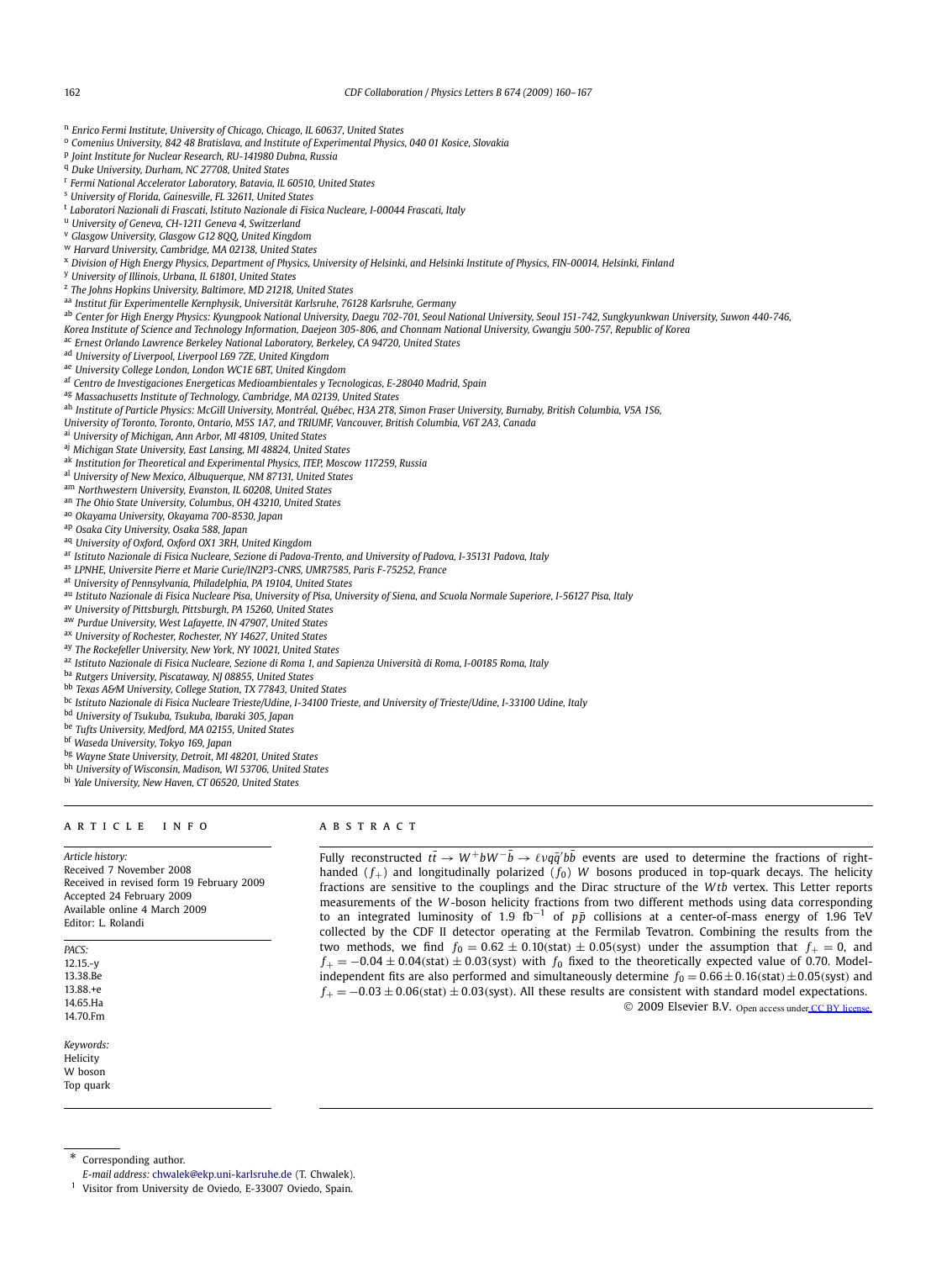#### <span id="page-5-0"></span>**1. Introduction**

Charged current weak interactions proceed via the exchange of a  $W^{\pm}$  boson and are theoretically described by a vertex factor that has a pure vector minus axial-vector (*V* –*A*) structure [\[1\].](#page-9-0) While weak interactions have been tested with high precision at low momentum transfers, e.g. in radioactive *β*-decay, the vertex structure may be altered in interactions at high momentum transfers due to new physics contributions. Among the known fundamental particles, the top quark stands out as the heaviest, with a mass of  $m_t = 172.4 \pm 1.2$  GeV/ $c^2$  [\[2\],](#page-9-0) and thereby gives access to high momentum scales. It has been suggested that the top quark may have non-universal gauge couplings as a result of dynamical breaking of the electroweak symmetry [\[3\].](#page-9-0)

Given our present knowledge of the Cabibbo–Kobayashi–Maskawa quark-mixing matrix [\[4\],](#page-9-0) the top quark decays with a branching ratio close to 100% in the mode  $t \rightarrow bW^+$ . The Dirac structure of the *W tb* vertex can be generalized by the interaction Lagrangian

$$
\mathcal{L} = \frac{g_w}{\sqrt{2}} \bigg[ W_{\mu}^{\top} \bar{b} \gamma^{\mu} (f_1^L P_{-} + f_1^R P_{+}) t - \frac{1}{m_W} \partial_{\nu} W_{\mu}^{\top} \bar{b} \sigma^{\mu \nu} (f_2^L P_{-} + f_2^R P_{+}) t \bigg] + \text{h.c.},
$$
 (1)

where  $P_{\pm} = \frac{1}{2} (1 \pm \gamma^5)$  and  $i \sigma^{\mu \nu} = -\frac{1}{2} [\gamma^\mu, \gamma^\nu]$  [\[5\].](#page-9-0) In general the interaction of fermions and gauge bosons can be expressed by six form factors. Assuming the *W* boson to be on-shell, the number of form factors is reduced to four. These four form factors  $f_{1,2}^{L,R}$ can assume complex values in general, but take values of  $f_1^L = 1$ and  $f_1^R = f_2^L = f_2^R = 0$  in standard electroweak theory, such that the production of right-handed *W* bosons from top-quark decay is suppressed. A general strategy to experimentally determine all four form factors in Eq. (1) involves the measurement of the *W* -boson helicity fractions and the measurement of the single top-quark production cross section in the *t*-channel and in the *s*-channel [\[6\].](#page-9-0)

The production of longitudinally polarized *W* bosons is enhanced due to the large Yukawa coupling of the top quark to the Higgs field responsible for electroweak symmetry breaking (EWSB).

- <sup>24</sup> Visitor from University of Manchester, Manchester M13 9PL, England, United Kingdom.
- <sup>25</sup> Visitor from Kinki University, Higashi-Osaka City 577-8502, Japan.

The fraction of right-handed *W* bosons,  $f_{+}$ , is predicted to be very small  $O(10^{-4})$  [\[7\],](#page-9-0) which is well below the sensitivity of the measurements reported here. The partial decay widths into the different *W* -boson helicity states explicitly depend on the form factors. Assuming the standard electroweak theory values for the form factors the fraction of longitudinally polarized *W* bosons is given by  $f_0 = \frac{\Gamma(W_0)}{\Gamma(W_0) + \Gamma(W_-) + \Gamma(W_+)} \approx \frac{m_t^2}{2m_W^2 + m_t^2}$  [\[5\]](#page-9-0) at leading order in perturbation theory, where  $W_0$  and  $\hat{W}_\pm$  indicate longitudinally and transversely polarized  $W$  bosons, respectively. For  $m_t$  as given above and a *W*-boson mass of  $m_W = 80.403 \pm 0.029$  GeV/ $c^2$  [\[4\]](#page-9-0) the theory predicts  $f_0 = 0.697 \pm 0.002$ . Next-to-leading-order corrections decrease the total decay width, as well as  $\Gamma(W_0)$ , by about 10% [\[8\],](#page-9-0) while  $f_0$  is only changed by about 1% [\[9\].](#page-9-0) A significant deviation of  $f_0$  or  $f_+$  from the predictions exceeding the 1% level would be a clear indication of new physics.

This article reports the results of two analyses using the same dataset and their combination. Both analyses use the observable  $\cos \theta^*$ , which is the cosine of the decay angle of the charged lepton in the *W* -boson decay frame measured with respect to the topquark direction. This has the following distribution:

$$
\omega(\theta^*) = f_0 \cdot \omega_0(\theta^*) + f_+ \cdot \omega_+(\theta^*) + (1 - f_0 - f_+) \cdot \omega_-(\theta^*)
$$
 (2)

with

$$
\omega_0(\theta^*) = \frac{3}{4} (1 - \cos^2 \theta^*), \qquad \omega_+(\theta^*) = \frac{3}{8} (1 + \cos \theta^*)^2,
$$
  

$$
\omega_-(\theta^*) = \frac{3}{8} (1 - \cos \theta^*)^2.
$$
 (3)

The parameters  $f_0$  and  $f_+$  are the *W*-boson helicity fractions to be determined.

The two analyses estimate  $\cos \theta^*$  for each event by reconstructing the full  $t\bar{t}$  kinematics. These methods of reconstructing the four-vectors of the top-quark and antitop-quark as well as their decay products [\[10–12\]](#page-9-0) possess a broad applicability and offer the possibility to measure a full set of top-quark properties, such as the top-quark mass and the forward–backward charge asymmetry in  $t\bar{t}$  production [\[13\].](#page-9-0) Experimental acceptances and resolutions introduce distortions of the cos θ\* distribution which must also be taken into account. The two analyses employ alternative methods for reconstructing the  $t\bar{t}$  kinematics, for correcting the experimental effects, and for determining the polarization fractions from the resulting  $\cos \theta^*$  distributions in the observed events. They have similar sensitivities and are combined, taking into account correlations, to yield the most precise estimates of  $f_0$  and  $f_+$ . Both analyses subject the observed data to fits in three different scenarios:

- 1. Measure  $f_0$  under the assumption that  $f_+ = 0$ . This corresponds to a model in which the form factors  $f_1^R$  and  $f_2^L$  are zero, meaning there are no right-handed bottom-quark couplings present.
- 2. Measure  $f_+$  under the assumption that  $f_0 = 0.7$ , which is sensitive to models with  $f_2^L = f_2^R = 0$ , i.e. the presence of an additional *V* + *A* current in top-quark decay, but no additional magnetic couplings. Using the relation  $f_{+}/f_{-} = (f_{1}^{R}/f_{1}^{L})^{2}$  one can translate the measured helicity fractions into the ratio of form factors.
- 3. Measure  $f_0$  and  $f_+$  simultaneously in a two-parameter fit, which is model-independent.

Model-dependent measurements of  $f_0$  and  $f_+$  using smaller datasets have been previously reported by the CDF [\[14\]](#page-9-0) and DØ [\[15\]](#page-9-0) Collaborations. Most recently the DØ Collaboration has reported a model-independent result using 1 fb−<sup>1</sup> [\[15\]](#page-9-0) of Tevatron data. The measurements reported here use twice as much data and

<sup>&</sup>lt;sup>2</sup> On leave from J. Stefan Institute, Ljubljana, Slovenia.<br><sup>3</sup> Vicitar from University of Massachusette, Ambaset.

<sup>3</sup> Visitor from University of Massachusetts Amherst, Amherst, MA 01003, Unites States.

<sup>4</sup> Visitor from IFIC(CSIC-Universitat de Valencia), 46071 Valencia, Spain.<br>5 Vicitor from Universidad Iberoamericana Mexico D.E. Mexico.

Visitor from Universidad Iberoamericana, Mexico D.F., Mexico.

<sup>6</sup> Visitor from Queen Mary, University of London, London, E1 4NS, England, United Kingdom.

<sup>&</sup>lt;sup>7</sup> Visitor from University of Bristol, Bristol BS8 1TL, United Kingdom.<br>8 Visitor from University of Fulmi, Fulmi City, Fulmi Prefecture 010.0

<sup>8</sup> Visitor from University of Fukui, Fukui City, Fukui Prefecture 910-0017, Japan.<br>9 Visitor from University of Notre Dame, Notre Dame, IN 46556 Unites States

 $9$  Visitor from University of Notre Dame, Notre Dame, IN 46556, Unites States.<br>10 Visitor from Trues Tash University, Jubbash, TV 70000, Unites States.

Visitor from Texas Tech University, Lubbock, TX 79609, Unites States.

<sup>11</sup> Visitor from Istituto Nazionale di Fisica Nucleare, Sezione di Cagliari, 09042 Monserrato (Cagliari), Italy.<br><sup>12</sup> Visitor from University.

<sup>&</sup>lt;sup>12</sup> Visitor from University of Edinburgh, Edinburgh EH9 3JZ, United Kingdom.<br><sup>13</sup> Visitor from University Colloge Dublin, Dublin A, Iraland.

<sup>&</sup>lt;sup>13</sup> Visitor from University College Dublin, Dublin 4, Ireland.<br><sup>14</sup> Visitor from University of Jowa Jowa City 14, 52242, Uni

<sup>&</sup>lt;sup>14</sup> Visitor from University of Iowa, Iowa City, IA 52242, Unites States.<br><sup>15</sup> Visitor from University of Vissinia, Charlottesrilla VA 22004, United

<sup>&</sup>lt;sup>15</sup> Visitor from University of Virginia, Charlottesville, VA 22904, Unites States.<br><sup>16</sup> Vicitor from University of California Santa Cruz, Santa Cruz, CA 05064, U Visitor from University of California Santa Cruz, Santa Cruz, CA 95064, Unites

States.

 $17$  Deceased.<br> $18$  Visitor from Visitor from University of Cyprus, Nicosia CY-1678, Cyprus.

<sup>&</sup>lt;sup>19</sup> Visitor from Nagasaki Institute of Applied Science, Nagasaki, Japan.<br><sup>20</sup> Visitor from University of California Insine, Julie CA 02607 United

<sup>&</sup>lt;sup>20</sup> Visitor from University of California Irvine, Irvine, CA 92697, Unites States.<br><sup>21</sup> Visitor from Carnell University Ithera, NV 14852, Unites States.

<sup>&</sup>lt;sup>21</sup> Visitor from Cornell University, Ithaca, NY 14853, Unites States.<br><sup>22</sup> Visitor from University Antwerper, B. 2010, Antwerp, Balgium.

<sup>&</sup>lt;sup>22</sup> Visitor from Universiteit Antwerpen, B-2610 Antwerp, Belgium.<br><sup>23</sup> Visitor from Bergische Universität Wunnertal 42007 Wunnertal

Visitor from Bergische Universität Wuppertal, 42097 Wuppertal, Germany.

<sup>&</sup>lt;sup>26</sup> Visitor from Chinese Academy of Sciences, Beijing 100864, China.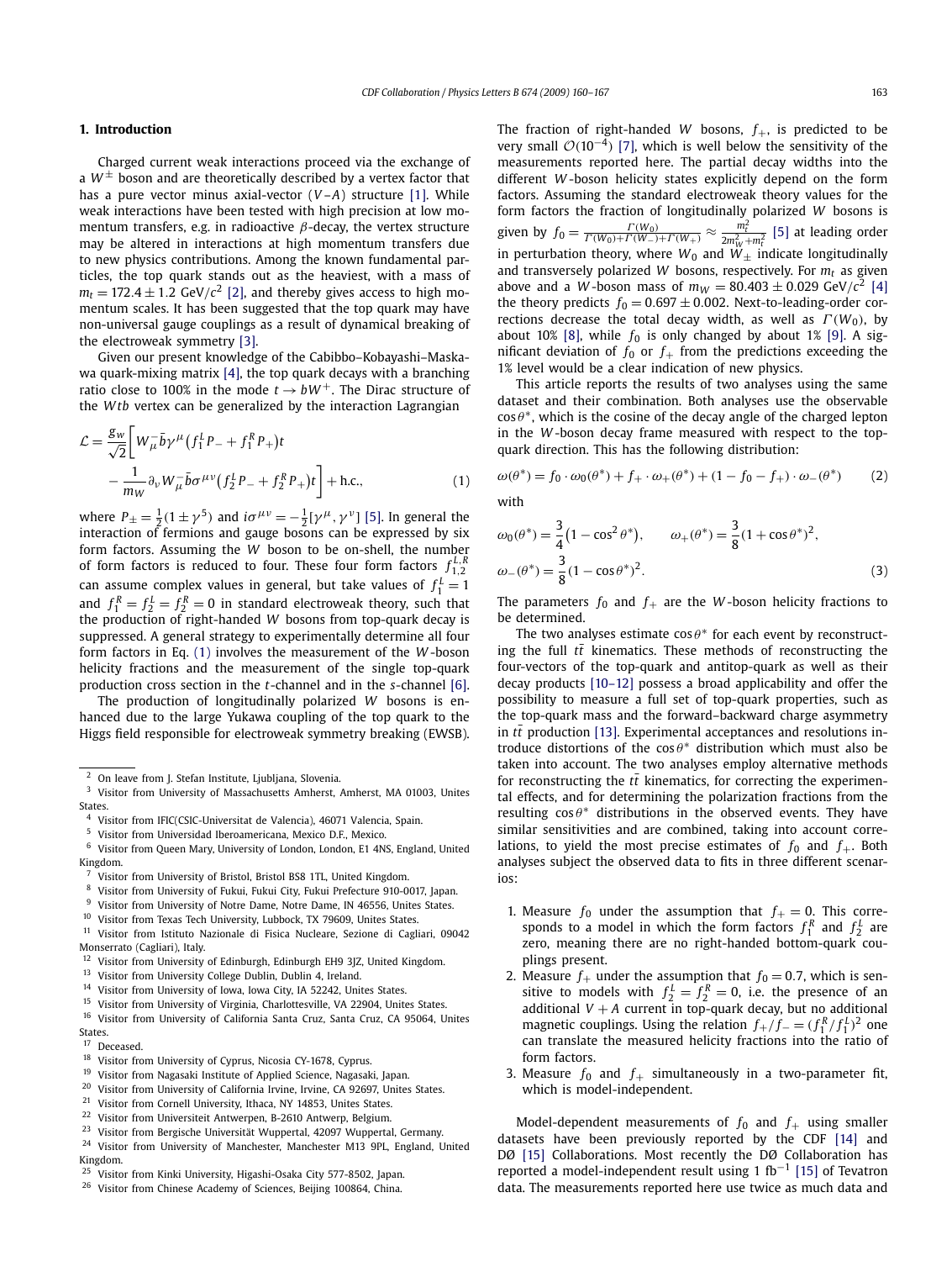<span id="page-6-0"></span>improved analysis techniques and yield the most precise determinations of the *W* -boson helicity fractions in top-quark decays.

#### **2. Selection of**  $t\bar{t}$  **candidate events**

The data used for the analyses reported here are collected by the CDF II detector [\[16\].](#page-9-0) We select events of the type  $t\bar{t} \rightarrow$ *W*<sup>+</sup>*bW*<sup>−</sup>*b* → *ℓvqq<sup>−</sup>/bb*, which yield an experimental signature of one high energy charged lepton, missing transverse energy due to the undetected neutrino, and at least four jets, two of which are *b*-quark jets. Exactly one isolated electron candidate with transverse energy<sup>27</sup>  $E_T > 20$  GeV and pseudorapidity (see footnote 27) |*η*| *<* <sup>1</sup>*.*1 is required, or exactly one isolated muon candidate with transverse momentum (see footnote 27)  $P_T > 20$  GeV/*c* and  $|\eta|$  < 1.0. An electron or muon candidate is considered isolated if the  $E<sub>T</sub>$ not assigned to the lepton in a cone of  $R = \sqrt{(\Delta \eta)^2 + (\Delta \phi)^2} = 0.4$ , centered around the lepton, is less than 10% of the lepton  $E_T$  or  $P_T$ , respectively. Jets are reconstructed by summing calorimeter energy in a cone of radius  $R = 0.4$ . The energy of the jets is corrected for differences as a function of *η*, time, and additional energy depositions due to multiple interactions occurring in the same event [\[17\].](#page-9-0) An additional correction leads from calorimeter based jets to jets at the particle level. Candidate jets must have corrected  $E_T > 20$  GeV and detector  $|\eta| < 2$ . Events are required to have at least four jets. The corrected missing transverse energy<sup>28</sup>  $\mathbf{E}_T$  accounts for the energy corrections made for all jets with corrected  $E_T > 12$  GeV and  $|\eta|$  < 2.4 and for muons and is required to be greater than 20 GeV. At least one jet in the event has to contain a secondary vertex identified using the algorithm described in [\[18\]](#page-9-0) and consistent with having originated from a *b*-hadron decay. Additional requirements further reduce the background contribution as follows. Electron events are rejected if the electrons originate from a conversion of a photon. Cosmic ray muon events are rejected as well. To remove *Z* bosons, events in which the charged lepton can be paired with any more loosely defined jet or lepton to form an invariant mass consistent with the *Z* peak, 76–106 GeV/ $c^2$ , are excluded. With these selection criteria, we select  $484$   $t\bar{t}$  candidates in a sample corresponding to a total integrated luminosity of  $1.9 \text{ fb}^{-1}$ .

Kinematic resolutions and selection and reconstruction efficiencies for  $t\bar{t}$  events are determined utilizing PYTHIA [\[19\]](#page-9-0) and HERwig [\[20\]](#page-9-0) event generators where the top-quark mass is set to 175 GeV/ $c^2$ . Samples of events generated with PYTHIA, ALPGEN [\[21\],](#page-9-0) and MADEVENT [\[22\],](#page-9-0) interfaced to PYTHIA parton showering are used to determine certain background rates and to estimate the cos θ<sup>\*</sup> distribution for background events. In order to develop and validate the methods presented, MADEVENT and a custom version of herwig are used to generate samples of simulated events with controllable *W* -boson helicity fractions. All generated events are passed through the CDF detector simulation [\[23\]](#page-9-0) and then reconstructed in the same way as the observed events.

#### **3. Background estimation**

The selected  $t\bar{t}$  sample is estimated to be contaminated with about 87 events coming from background processes. These non- $t\bar{t}$ 

#### **Table 1**

Expected number of background events and the number of observed events in a 1.9  $fb^{-1}$  data sample using the selection criteria described in the text.

| Background source  | $N \geqslant 4$ jet) |
|--------------------|----------------------|
| $W$ + heavy flavor | $37 \pm 10$          |
| <b>Mistags</b>     | $20 \pm 5$           |
| $non-W$            | $18 + 16$            |
| Electroweak        | $12 + 1$             |
| Total background   | $87 + 23$            |
| Observed events    | 484                  |

processes originate mainly from  $W$  + jets events with a falsely reconstructed secondary vertex (Mistags), from  $W +$  jets events in which the jets are real  $b$ - and  $c$ -quark jets ( $W$  + heavy flavor), and multi-jet processes that contain no real *W* boson (non-*W* ). These backgrounds are estimated using a combination of data and Monte Carlo methods as described in detail in [\[18\].](#page-9-0) Additional sources of background arise from electroweak processes like diboson production (*W W* , *W Z*, *Z Z*), the production of single top-quarks, and *Z* bosons. These backgrounds are predicted based on their theoretical cross sections and acceptances and efficiencies, which are derived from simulated events. Table 1 shows the background estimation and the observed number of events after all selection criteria.

#### **4. Extraction of the** *W* **-boson helicity fractions**

In order to measure the *W* -boson helicity fractions we follow two approaches. Both analyses use  $\cos \theta^*$  as the sensitive observable, estimated on an event-by-event basis by fully reconstructing the  $t\bar{t}$  kinematics. The cos  $\theta^*$  distribution can be decomposed into three separate components according to the three different *W* boson helicity states. The first analysis is based on the methods developed to precisely measure the top-quark mass [\[10\]](#page-9-0) and uses the fact that the three helicity components have distinguishable shapes. In this technique we find the expected distributions ("templates") of the helicity components, containing resolution effects, and superpose those. The helicity fractions are then given by normalizations from an unbinned likelihood fit and the results are corrected for acceptance effects afterwards [\[24\].](#page-9-0) We refer to this analysis as the "template analysis" in the following. The second analysis, called the "convolution analysis", is based on the method described in [\[11,12,14\].](#page-9-0) Starting from the theoretically predicted number of events in each bin of the particle level  $\cos \theta^*$  distribution we convolute acceptance and resolution effects with these predictions to derive the expected number of events in each bin of the reconstructed cos  $\theta^*$  distribution. In this method,  $f_0$  and  $f_+$ are then determined from a binned likelihood fit.

The event selection and reconstruction of the two techniques employ different choices in the design of background suppression, jet flavor identification, and parton assignment. The agreement between the two methods shows that these design choices do not bias the final result. While the convolution analysis uses the standard event selection described in Section 2, the template analysis chooses to place an additional cut on the scalar sum of all transverse energies of the event,  $H_T$ , and requires  $H_T > 250$  GeV to further suppress multi-jet non-*W* background. This results in  $53 \pm 20$ events estimated as background, and reduces the total number of selected events to 430. A combinatoric ambiguity arises in the reconstruction of the  $t\bar{t}$  kinematics when choosing which of the reconstructed jets corresponds to which of the final state quarks in the  $t\bar{t} \rightarrow \ell \nu q\bar{q}'$ *bb* decay. The analyses each test all possible jetquark assignments and then use alternative criteria to choose the "best" one for each event. The template analysis uses the technique described in [\[10\]:](#page-9-0) jet energies float within expected resolutions, *b*tagged jets are assigned to *b* quarks, and the top-quark mass is

<sup>&</sup>lt;sup>27</sup> In the CDF geometry,  $\theta$  is the polar angle with respect to the proton beam axis, and  $\phi$  is the azimuthal angle. The pseudorapidity is  $\eta \equiv -\ln(\tan(\theta/2))$ . Detector |*η*| is defined as the pseudorapidity of the jet calculated with respect to the center of the detector. The transverse momentum  $P<sub>T</sub>$  is the component of the momentum projected onto the plane perpendicular to the beam axis. The transverse energy  $E_T$ of a shower or calorimeter tower is  $E \sin \theta$ , where  $E$  is the energy deposited.

<sup>&</sup>lt;sup>28</sup> The missing  $E_T$  ( $\cancel{F}_T$ ) is defined by  $\cancel{F}_T = -\sum_i E_T^i \mathbf{n}_i$ , where  $\mathbf{n}_i$  is the unit vector in the azimuthal plane that points from the beamline to the *i*th calorimeter tower. We also define  $\not \! \! E_T = |\vec{\not \! \! \! E}_T|.$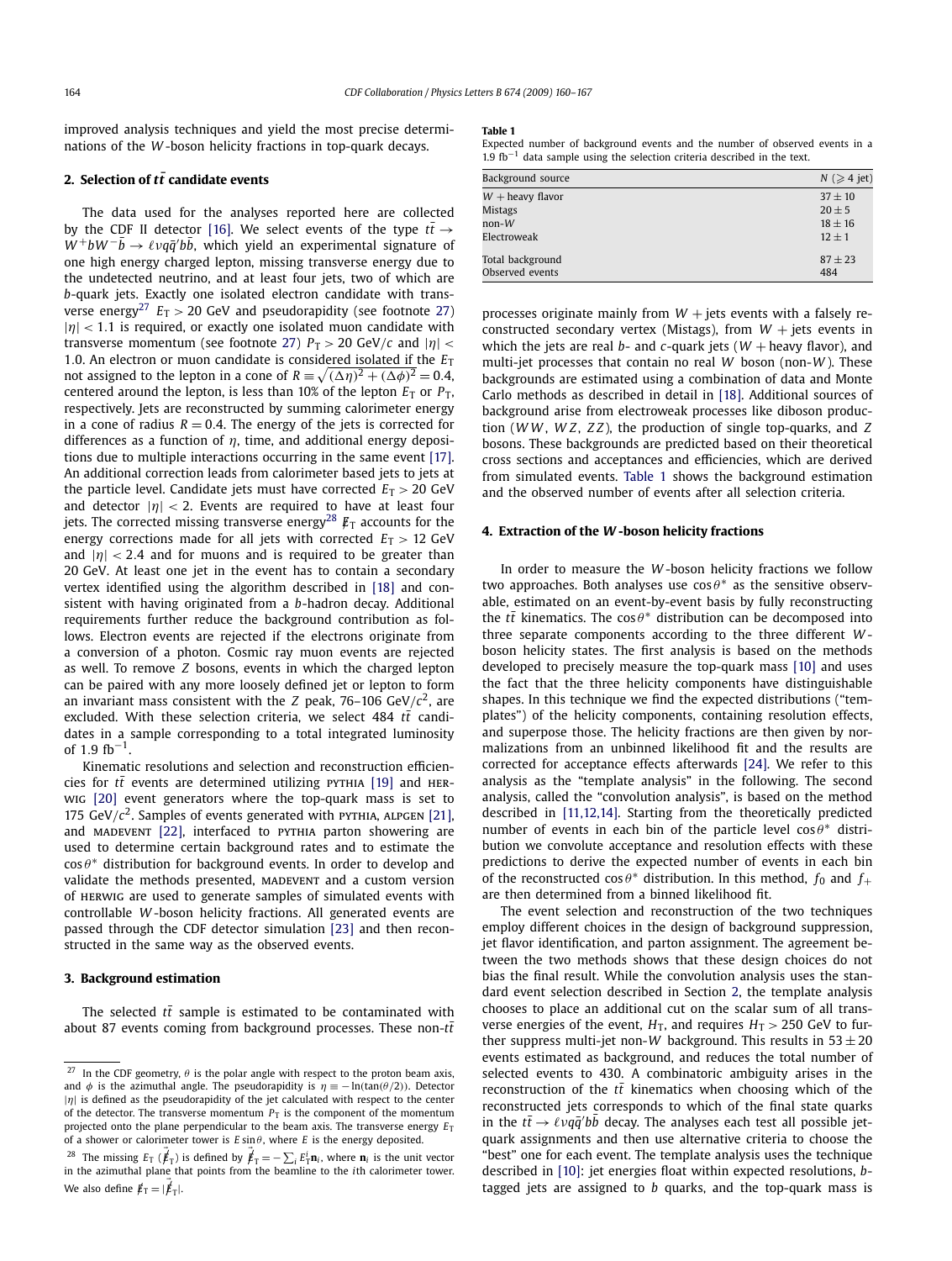left floating in the fit while the *W* -boson masses are constrained to 80.4 GeV/ $c^2$ . The algorithm described in [\[11,12,14\]](#page-9-0) is used in the convolution analysis. The jet-quark assignment is selected using constraints on the *W*-boson mass, the  $t\bar{t}$  mass difference, the transverse energy in the reconstructed  $t\bar{t}$  pair with respect to the total transverse energy in the event, and the *b*-jet probability of the jets. Neither analysis assumes a particular value for  $m_t$  in the reconstruction; since  $f_0$  has an explicit  $m_t$ -dependence, doing so would introduce a bias in the measurement. Although the algorithms to reconstruct the kinematics of the  $t\bar{t}$  pairs are different, the  $\cos \theta^*$  resolution for each analysis is estimated to be the same ( $\approx$  0.35) from studies using generated *tt* events.

In both analyses the *W* -boson helicity fractions are determined from maximum likelihood fits to the resulting  $\cos \theta^*$  distributions. The two analyses employ alternative methods to derive the fit inputs which will be discussed in more detail in the next paragraphs. In the fits, the helicity fractions  $f_0$  and  $f_+$  are free parameters, the constraint  $f_-(1 - f_0 - f_+)$  is applied, and the background contribution is allowed to float but is Gaussian constrained using an RMS corresponding to the uncertainty on the estimate of the total number of background events. As already discussed in Section [1,](#page-5-0) each analysis performs three different measurements. In two measurements we determine  $f_0$  or  $f_+$  and fix the other parameter to the value expected in case of a pure *V* –*A* structure of the *W tb* vertex ( $f_0 = 0.7$ ,  $f_+ = 0.0$ ). In the third measurement,  $f_0$  and  $f_+$ are both treated as free parameters and are measured simultaneously.

The template method utilizes samples of generated  $t\bar{t}$  events in which the leptonically decaying *W* boson is forced to a specific polarization to get the normalized  $\cos \theta^*$  probability distribution function  $P(\cos \theta^*)$  for each *W*-boson polarization. These generated events satisfy all the selection criteria and are reconstructed in the same manner as the observed events. The  $P(\cos \theta^*)$  for a certain helicity mode is obtained by fitting the reconstructed cos *θ*<sup>\*</sup> distribution obtained from the corresponding generated  $t\bar{t}$  events and does not depend on the helicity fractions assumed for the hadronically decaying *W* boson. The background modeling is verified by comparing the distribution obtained from generated events to the distribution of observed events in which there is no secondary vertex tag and in those for which the decay length of the secondary vertex tag is negative, meaning that the reconstructed secondary vertex and the reconstructed jet itself are located in opposite hemispheres with respect to the primary vertex. These are background dominated samples. The  $P(\cos \theta^*)$  parameterizations are empirically chosen to provide a good description of the cos  $θ^*$ distributions and use a third degree polynomial times two exponential functions. The resulting  $P(\cos \theta^*)$  are compared in Fig. 1. Using alternative fit functions, negligibly affects the results.

Since the kinematics of the *W* -boson decay depend on its polarization, the kinematic cuts applied have different acceptances for the different polarizations and alter the observed composition of polarization states. The largest impact is due to the isolation requirement and the cut on the  $p<sub>T</sub>$  of the charged lepton. Therefore a correction is applied to the obtained helicity fractions to account for these acceptance effects before presenting the results.

In the convolution analysis the  $\cos \theta^*$  distribution is reconstructed in six bins, corresponding to the resolution of the reconstruction of the  $t\bar{t}$  kinematics. The starting point for the extraction of the *W* -boson helicity fractions in this method is the theoretically predicted number of signal events in each bin of the  $\cos \theta^*$ distribution,  $\mu^{\text{sig}}(f_0, f_+)$ , depending on  $f_0$  and  $f_+$ , which can be calculated using Eq. [\(2\).](#page-5-0) Acceptance and resolution effects are then taken into account [\[14\]](#page-9-0) by convoluting both effects with the theory prediction. This leads to the number of signal events expected to be observed in a certain bin accounting for all distorting ef-



**Fig. 1.** The  $P(\cos \theta^*)$  used in the template analysis, which are the reconstructed *ω(θ*∗*)* distributions for longitudinal, right- and left-handed *W* -boson helicities, as well as the  $\omega(\theta^*)$  in the background model. The curves are normalized to the same area.

fects:

$$
\mu_k^{\text{sig,obs}}(f_0, f_+) \propto \sum_i \mu_i^{\text{sig}}(f_0, f_+) \cdot \epsilon_i \cdot S(i, k). \tag{4}
$$

The migration matrix element  $S(i, k)$  gives the probability for an event which was generated in bin *i* to occur in bin *k* of the reconstructed  $\cos \theta^*$  distribution. Since the acceptance depends on  $\cos \theta^*$ , we weight the contribution of each bin with its event selection efficiency  $\epsilon_i$ . The effects considered are independent of the *W* -boson helicity fractions and this is validated using several samples of generated events with different *W* -boson polarizations. Thus,  $\epsilon_i$  and  $S(i, k)$  can be estimated from a sample of events generated with the PYTHIA event generator using the standard settings. The total number of events expected to be observed in a certain bin is then given by the sum of  $\mu_k^{\text{sig,obs}}(f_0, f_+)$  and the expected number of background events, which is independent of the *W* -boson polarization and is derived from the background composition shown in [Table 1.](#page-6-0) In a maximum-likelihood fit the expected number of events is compared bin by bin to the number of observed events to determine  $f_0$  and  $f_+$ .

In order to compare our observations with theory, we subtract the background estimate from the reconstructed  $\cos \theta^*$  distribution, correct for acceptance and resolution, and normalize the distribution to the *tt*<sup> $\bar{t}$ </sup> cross section of  $\sigma_{t\bar{t}} = 6.7 \pm 0.9$  pb [\[25,26\].](#page-9-0) The correction is made by applying a bin-by-bin correction factor to the  $\cos \theta^*$  distribution. The correction factor is given by  $\mu_i^{\text{sig}}(f_0^{\text{fit}}, f_+^{\text{fit}})$ divided by  $\mu_i^{\text{sig,obs}}(f_0^{\text{fit}}, f_+^{\text{fit}})$ , where  $f_0^{\text{fit}}$  and  $f_+^{\text{fit}}$  are the obtained results.

The systematic uncertainties associated with the measurement of  $f_0$  and  $f_+$  are summarized in [Table 2.](#page-8-0) The systematic uncertainties were determined by constructing ensemble tests with signal and/or background templates, affected by the systematic under study, but fit using the default parameterizations and normalizations described above. We studied the influence of variations in the jet energy scale (JES) and of variations in initial and final state radiation (ISR, FSR). The latter was estimated by producing samples of simulated events for which the simulation was altered to produce either less or more gluon radiation compared to the standard setting [\[10\].](#page-9-0) Specifically, two parameters controlling the parton shower in the PYTHIA program are varied: *Λ*<sub>OCD</sub> and the scale factor *K* to the transverse momentum scale of the showering. The different settings are derived from studies of ISR in Drell–Yan events. We also studied the influence of the background modeling (Bkg), of different Monte Carlo event generators (MC), and of the parton distribution function (PDF). The resulting shifts in the mean fitted longitudinal and right-handed fraction are used to quantify the systematic uncertainties. The positive and negative variations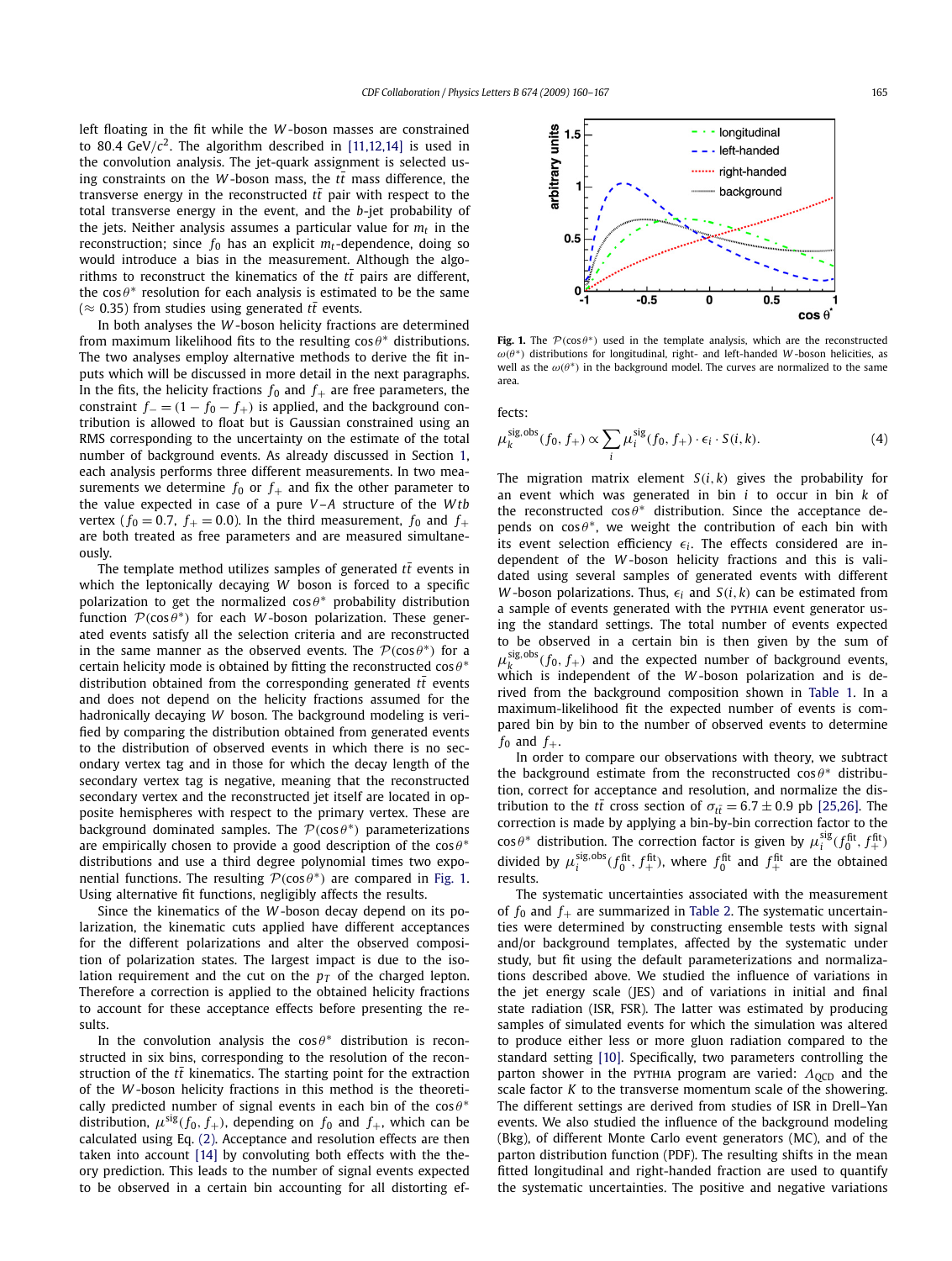<span id="page-8-0"></span>**Table 2**

The sources of systematic uncertainties and their related estimates for the template analysis (templ.) and the convolution analysis (conv.). The total systematic uncertainty is taken as the quadrature sum of the individual sources.

| Source     | $\delta f_0 f_+$ fixed |       |        | $\delta f_+ f_0$ fixed |        | $\delta f_0$ combined fit |        | $\delta f_+$ combined fit |  |
|------------|------------------------|-------|--------|------------------------|--------|---------------------------|--------|---------------------------|--|
|            | templ.                 | conv. | templ. | conv.                  | templ. | conv.                     | templ. | conv.                     |  |
| JES        | 0.024                  | 0.045 | 0.017  | 0.025                  | 0.021  | 0.016                     | 0.027  | 0.032                     |  |
| <b>ISR</b> | 0.002                  | 0.010 | 0.003  | 0.003                  | 0.010  | 0.036                     | 0.007  | 0.014                     |  |
| <b>FSR</b> | 0.021                  | 0.025 | 0.009  | 0.011                  | 0.025  | 0.045                     | 0.002  | 0.016                     |  |
| <b>Bkg</b> | 0.023                  | 0.032 | 0.016  | 0.019                  | 0.018  | 0.028                     | 0.017  | 0.032                     |  |
| MC         | 0.019                  | 0.012 | 0.009  | 0.005                  | 0.019  | 0.015                     | 0.010  | 0.002                     |  |
| <b>PDF</b> | 0.005                  | 0.005 | 0.005  | 0.002                  | 0.005  | 0.014                     | 0.002  | 0.006                     |  |
| Total      | 0.044                  | 0.062 | 0.027  | 0.034                  | 0.043  | 0.072                     | 0.034  | 0.050                     |  |

obtained are symmetrized by choosing the maximum deviation. The ensemble tests were all performed using PYTHIA generated events with  $m_t = 175 \text{ GeV}/c^2$  as signal with the *W*-boson helicity fractions  $f_0 = 0.70$  and  $f_+ = 0.0$ , and the background model as described above. We have verified that these uncertainties do not depend on the actual value of  $f_0$  and  $f_+$  by fitting samples of generated events with different *W* -boson polarizations.

The analyses presented in this Letter use a top-quark mass of 175 GeV/ $c^2$ . Since  $f_0$  explicitly depends on the top-quark mass, the dependency of the measured value of  $f_0$  on the top quark mass is not treated as a systematic uncertainty. The measured value of  $f_{+}$  is only negligibly affected by variations in the assumed topquark mass.

#### **5. Results and combination of the results**

The  $\cos \theta^*$  distribution from the observed events is shown in Figs. 2 and 3 for both analyses together with the fits for  $f_0$  and  $f_+$ 



**Fig. 2.** The observed cos *θ*∗ distribution (points) overlaid with the fit-curves for the three different fit-scenarios (as explained in Section [1\)](#page-5-0) for the template analysis.

and the model independent measurement. The results for the three different measurements together with the statistical and systematical uncertainties in both analyses are summarized in [Table 3.](#page-9-0) In the template analysis the correlation between  $f_0$  and  $f_+$  is determined to be −0.87 in the simultaneous fit, while for the convolution analysis the correlation is  $-0.89$ .

We combine the single results accounting for correlations using the BLUE method [\[27\].](#page-9-0) The combined results can be found in [Table 3.](#page-9-0) The statistical correlation between both analyses is estimated from ensemble tests using samples of generated events which account for the event overlap in the signal contribution. For the two model-dependent scenarios the correlation coefficients are found to be 0.66 and 0.65 when fitting for  $f_0$  or  $f_+$ , respectively. The correlation matrix for the model-independent scenario is given in [Table 4.](#page-9-0) The resulting combination is weighted towards the template determination of  $f_+$  since its total uncertainty is significantly smaller than the total uncertainty from the convolution method. Due to the strong anti-correlation between  $f_0$  and  $f_+$ (see [Table 4\)](#page-9-0) the  $f_0$  determination is affected correspondingly. The systematic uncertainties are taken to be completely correlated between the two methods. When combining the model-independent results the systematic uncertainties for  $f_0$  and  $f_+$  are taken to be 100% anti-correlated. The combined values of  $f_0$  and  $f_+$  have a correlation of −0*.*82. The combination improves the sensitivity by about 10% relative to the measurements of either method separately.

In conclusion, we present two different analyses and their combination determining the *W* -boson helicity fractions in top-quark decays, giving the world's most sensitive result for measuring these fractions so far. In addition to measuring  $f_0$  and  $f_+$  separately, while fixing the other parameter to its expected value, we present a model-independent simultaneous measurement of the two fractions. All of these results are consistent with the values predicted within the electroweak theory of the *W tb* vertex.



**Fig. 3.** On the left-hand side the observed cos *θ*<sup>∗</sup> distribution (points) is presented overlaid with the fits for *<sup>f</sup>*<sup>0</sup> and *<sup>f</sup>*<sup>+</sup> for the convolution analysis. On the right-hand side the deconvoluted (using the fit result of the  $f_+$  measurement) distribution normalized to the  $t\bar{t}$  cross section is shown together with the theoretically predicted curves for purely left-handed, right-handed, and longitudinally polarized *W* bosons.